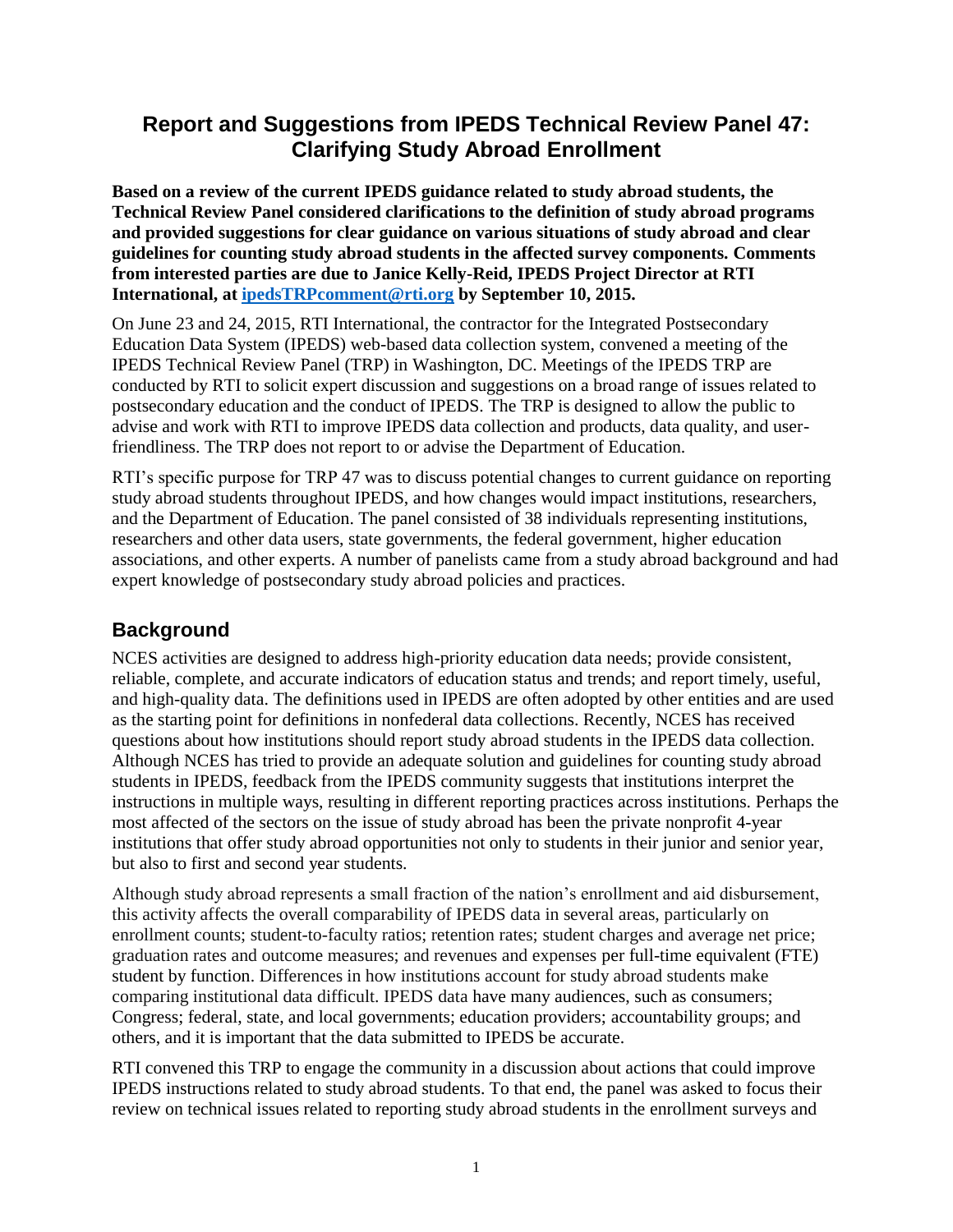clarifications to already existing IPEDS data collection elements, rather than introducing new data items into the collection.

# **Study Abroad in IPEDS**

IPEDS defines study abroad programs as the "arrangement by which a student completes part of the college program studying in another country. [It] can be at a campus abroad or through a cooperative agreement with some other U.S. college or an institution of another country."<sup>1</sup>

Study abroad programs are typically structured in the following ways:<sup>2</sup>

- operated by home institutions;
- approved or affiliated programs;
- student exchanges;
- classes with educational travel abroad:
- educationally oriented travel abroad activities; and
- independent study abroad.

Institutions with study abroad opportunities may offer any or all of the different types of programs listed above. Institutionally operated study abroad programs, approved or affiliated programs, and student exchanges are all programs designed to result in academic credit, but the role of the home institution can vary in terms of the scope of operations (e.g., how the student is being educated and whose resources are being used to educate that student). Educationally oriented travel abroad activities refer to service learning, internships, or academic extension activities at foreign institutions, <sup>3</sup> which do not result in credit toward a degree or certificate. Classes taken at the home institution with a short educational travel abroad component and independent study abroad are not considered full-study abroad programs by IPEDS because students may travel abroad for short periods (1-2 weeks) and the home institution is not made aware of the independent study abroad. Therefore, students enrolled in these last 3 types of study abroad programs (classes with educational travel abroad, educationally oriented travel abroad activities, and independent study abroad) are not relevant to the TRP discussion.

Each year, IPEDS collects institution-level data on student enrollment that affects other IPEDS survey components and are used to create derived variables. Under the current guidelines, only study abroad students who are not considered administrative records are counted, which means not all study abroad students are supposed to be reported to IPEDS. However, institutions with large populations of study abroad students want to report all study abroad students to better portray their institution's enrollment. In addition, differences in institutional reporting practices suggest that the instructions are subject to some degree of interpretation, and it is unclear how (or if) institutions follow the current guidance in the IPEDS instructions and study abroad FAQ.

This ambiguity can contribute to different counting practices and inaccurate data reporting. Specifically, inconsistencies in how institutions are reporting study abroad enrollment lead to:

l <sup>1</sup> <http://nces.ed.gov/ipeds/glossary>

<sup>2</sup> These study abroad programs are defined and discussed in the unpublished 2013 NPEC Report, *Clarifying How Study Abroad Students are Reported in IPEDS*

<sup>&</sup>lt;sup>3</sup> These educationally oriented travel abroad activities are discussed in the unpublished 2013 NPEC Report, *Clarifying How Study Abroad Students are Reported in IPEDS*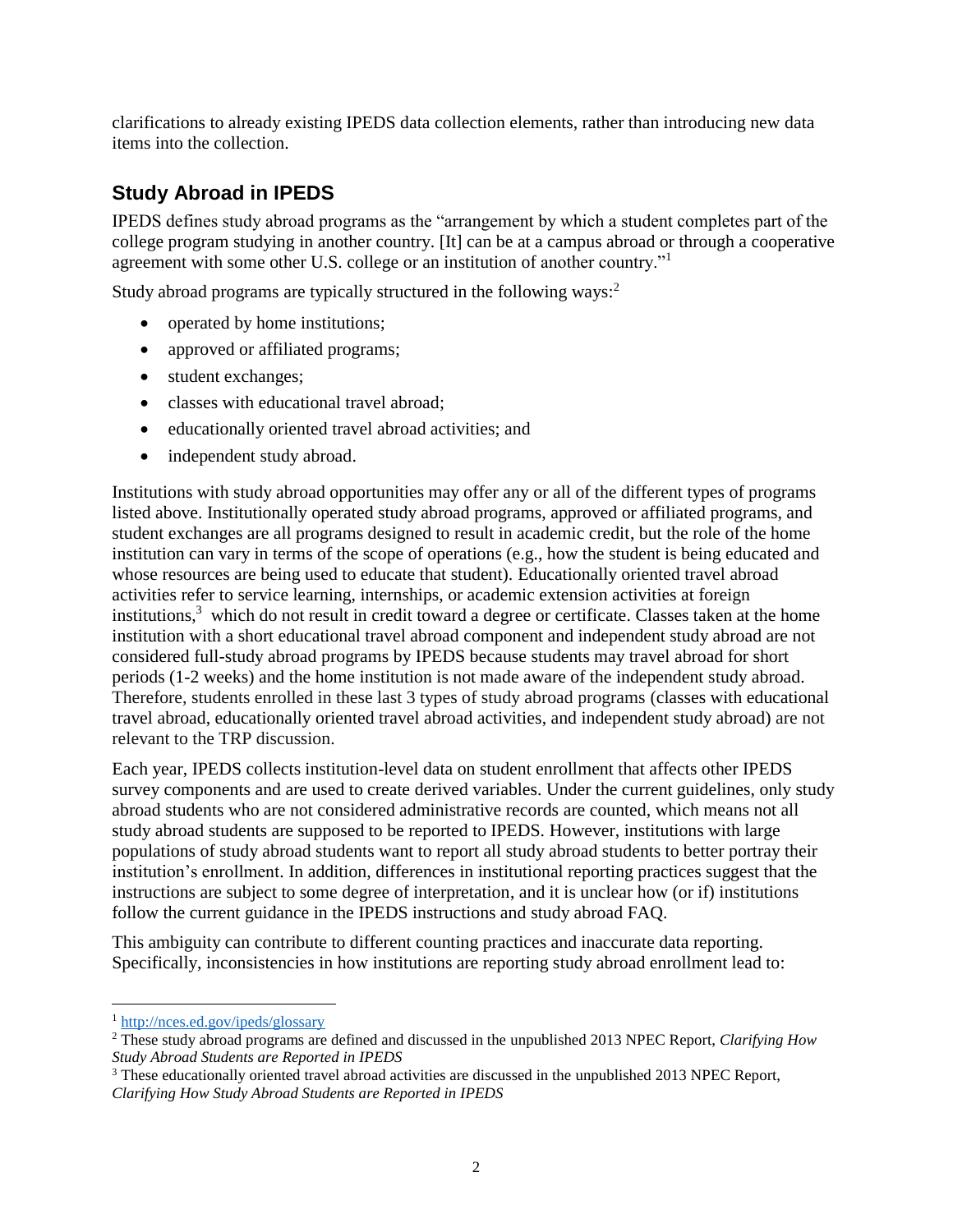- the possible undercounting of students, as institutions forgo reporting students enrolled in study abroad programs in the enrollment counts and cohort construction for retention rates, graduation rates, and outcome measures; this issue is significant for some institutions that have a large proportion of their first-year students studying abroad; and
- the possible double-counting of students if students are reported as enrolled at both the home and host institutions.

Excluding or double-counting study abroad students in the IPEDS enrollment data can skew graduation rates, financial aid (including average net price), retention rates, and FTE student enrollment. The TRP aimed to clarify current instructions and FAQs for reporting study abroad students so that institutions can report more consistent and accurate data to IPEDS. The panelists were asked to provide a clear definition of study abroad programs, clear guidance for various situations of study abroad enrollment, and clear guidelines for the treatment of study abroad students for each of the affected survey component.

# **Discussion Item 1: Counting Study Abroad on Fall and 12-Month Enrollment**

Both IPEDS enrollment surveys instruct institutions to exclude any student studying abroad (e.g., at a foreign university) if their enrollment at the "home" institution serves as an **administrative record**. A Fall Enrollment FAQ further clarifies that students who are enrolled in the home institution and attend classes in a foreign country should be included in the home institution's enrollment report if the home institution provides **instructional resources** (classroom, instructors), even though the education occurs abroad. Students who are enrolled in the home institution and attend classes in a foreign country should NOT be included in the home institution's enrollment report if

- the students are enrolled ONLY in courses offered by another institution;
- the students are enrolled at a branch campus of the home institution in a foreign country; and
- the home institution does not provide instructional resources (i.e., classrooms, instructors), even if the student pays tuition to the institution—that is, their enrollment at the institution serves only as an administrative record.

### **Discussion: Reporting Study Abroad Students in IPEDS Enrollment Counts**

Given that the types and requirements of study abroad programs offered by institutions vary widely, some institutions remain unclear about how their study abroad programs fit within the current instructions, particularly the administrative record guideline. In general, "administrative records" refers to a record in an institution's student record system that the registrar, or custodian of academic records at the institution, refuses to validate enrollment since it is known that the student is pursuing instruction elsewhere. Historically, the use of this term was more prevalent in the 1980s and 1990s when the surveys were administered by Higher Education General Information Surveys (HEGIS).

Panelists noted that a number of institutions have been counting study abroad students and do not view these students as administrative records. More specifically, IPEDS guidance states that if the home institution does not provide the instructional resources (i.e., classrooms, instructors), the study abroad student is considered an administrative record and should not be reported by the home institution, even if the student pays tuition to the home institution. However, this guideline has been questioned due to concern over non-instructional resources (e.g., financial aid, academic advising, technology support, library access, faculty support, etc.) that institutions do provide. Given that the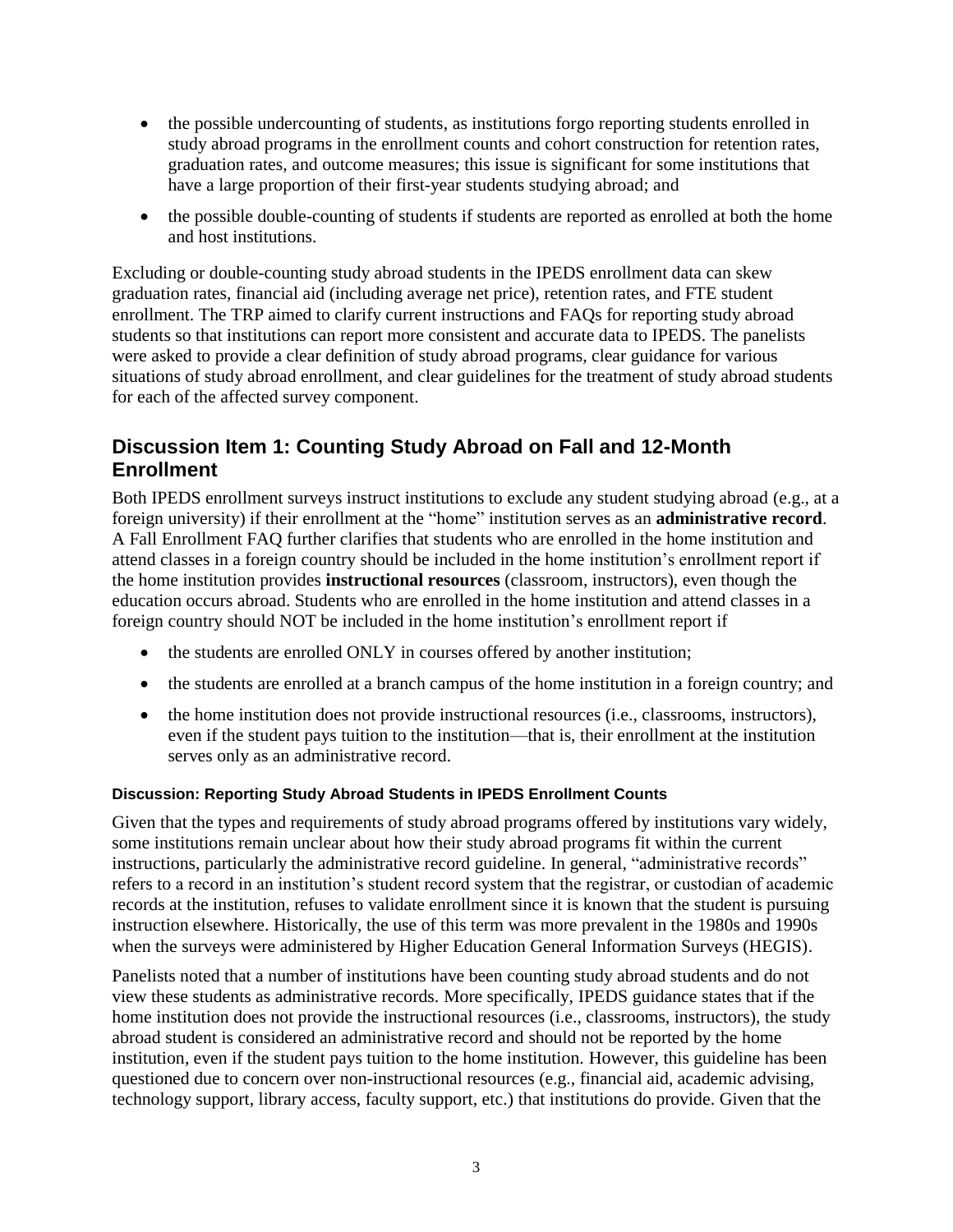non-instructional resources are still at a cost to the institutions, some schools have been counting the study abroad students, which lead to inconsistent interpretation of the guidelines.

The panel agreed that in general, study abroad students should be included in IPEDS enrollment reporting regardless of which institution provides the resources. The challenge is identifying and describing clearly to institutions which institution should report the student's enrollment. The panel agreed that the instructions should be clear regarding which study abroad students should be reported. Given that administrative records are a source of confusion for many institutions, the panel suggested removing references to administrative records from the current guidance.

The panel discussed aspects of the institutions' operations that could be used to help identify which study abroad students should be included in enrollment counts; these aspects include providing instruction, processing financial aid, awarding credit, and charging tuition. As an alternative to basing enrollment determination on institutions' operations, the panel considered a support-based definition: i.e., institutions should include their study abroad students if they supported the students' enrollment at the other institution. Although the panel identified several activities that fall under enrollment *support*, including academic advising, housing support, and faculty support, the panel did not reach a conclusion on the most appropriate way to clarify support. Moreover, some panelists raised concern with this approach because parsing out the different types of support or services offered to study abroad students increases the complexity of the data collection and would be overly burdensome for institutions to track.

Panelists also discussed using financial aid status to identify which study abroad students should be excluded and which should be reported. Under this approach, the institution that processes the student's aid should report their enrollment in the EF and E12 enrollment counts. However, panelists noted that linking enrollment data to financial aid eligibility can be difficult because students may be *eligible* for student financial aid based on their enrollment in a program or course but may not receive aid (e.g., self-pay students), and implementing this guidance would require institutions to conduct a review of course eligibility.

A panelist noted that being "enrolled" at an institution is largely based on a student's matriculation status in the institution's student data systems. For example, at one institution, three scenarios of study abroad programs exist and students in each are treated differently in the data system. One, students enrolled in a degree or certificate program at the home institution and studying abroad in **institutionally operated programs** are matriculated students in the home institution's data system. These students remain "enrolled" at the home institution and automatically receive graded credit on their transcripts for the course taken abroad. Two, students enrolled in a degree or certificate program at the home institution and taking courses in **approved study abroad programs operated by other institutions** are flagged in the home institution's data systems as taking leave to participate in study abroad activities elsewhere. These students, though on leave, remain matriculated students in the institution's data systems. Students receive transfer credit for the courses taken abroad and grades are not included on the home institution transcript. Finally, the institution also serves as a **host institution** for other institutions' study abroad students. Since these students have not been admitted to the institution in a degree or certificate program, the institution considers them to be visiting students, and therefore not "enrolled" or matriculated. In other words, an institution knows who is and is not their student in the data system.

While this is one example of how students are "matriculated" in one panelist's data system, other panelists brought up other methods used for recording study abroad students in their systems. Although several panelists agreed that the purpose of the enrollment counts are to measure how many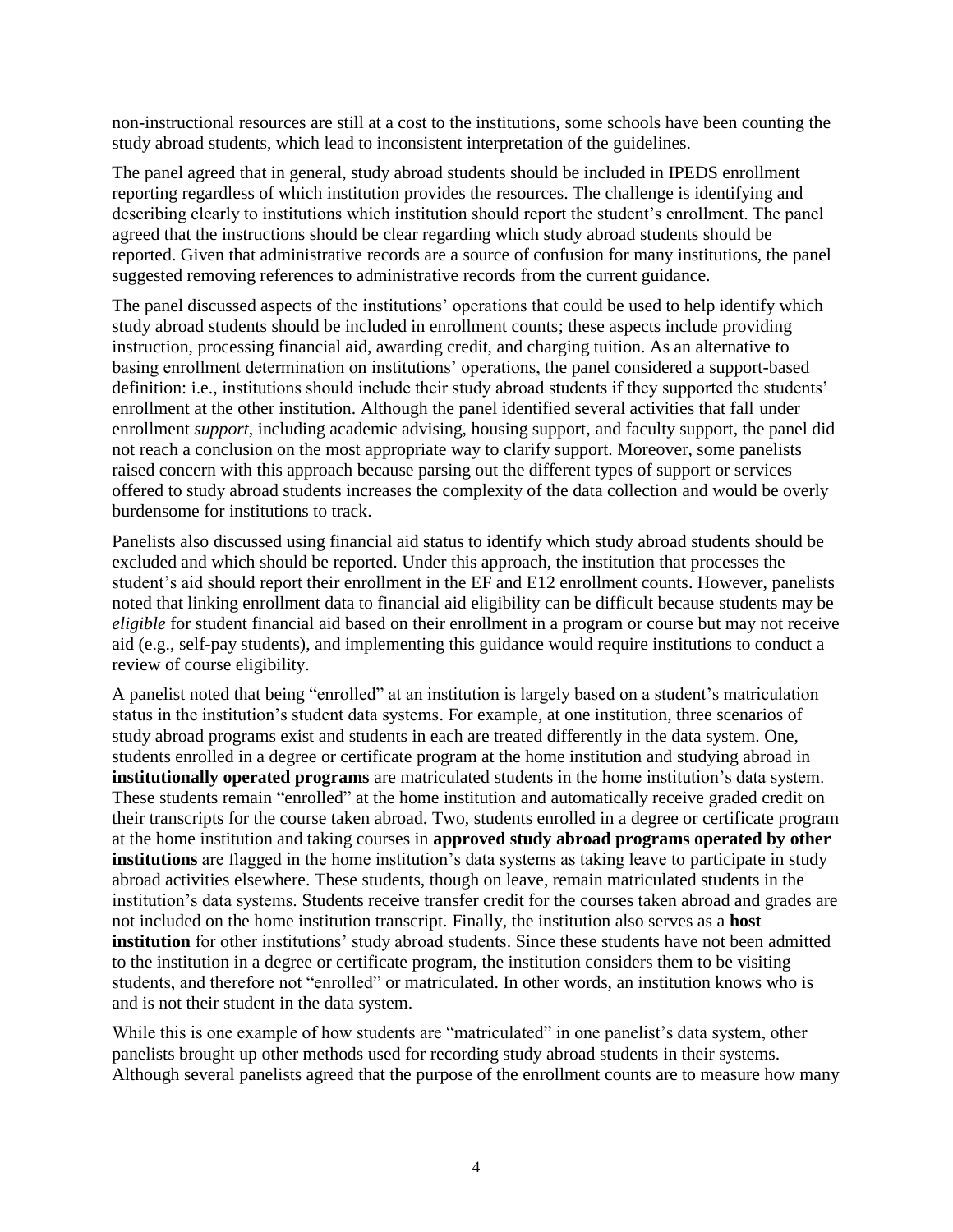students are earning credit/making progress toward a degree or certificate, they were unable to clarify the term "matriculation."

### **Proposed Guidance Related to Study Abroad Students in IPEDS**

### *Clear Definition of Study Abroad Program*

The panel suggested no change to the IPEDS **study abroad** definition: Arrangement by which a student completes part of the college program studying in another country. Can be at a campus abroad or through a cooperative agreement with some other U.S. college or an institution of another country.

### *Clear Guidance for Various Situations of Study Abroad*

The panel suggested no change to the current instructions for **who to include**. Institutions should include all students enrolled for credit (courses or programs that can be applied toward the requirements for a postsecondary degree, diploma, certificate, or other formal award), regardless of whether or not they are seeking a degree or certificate.

The panel suggested edits to the current instructions for **who to exclude;** specifically, remove the following text:

| Who to Exclude                                                                                                               |  |  |  |  |
|------------------------------------------------------------------------------------------------------------------------------|--|--|--|--|
| Exclude students who are not enrolled for credit. For example, exclude:                                                      |  |  |  |  |
| Students enrolled exclusively in courses that cannot be applied towards a formal award;                                      |  |  |  |  |
| Students enrolled exclusively in Continuing Education Units (CEUs)                                                           |  |  |  |  |
| Students exclusively auditing classes                                                                                        |  |  |  |  |
| Residents or interns in doctor's - professional practice programs, since they have already received their<br>doctor's degree |  |  |  |  |
| In addition, the following students should be excluded:                                                                      |  |  |  |  |
| Any student studying abroad (e.g., at a foreign university) if their enrollment at the 'home' institution                    |  |  |  |  |
| serves as an administrative record                                                                                           |  |  |  |  |
| Students in any branch campus located in a foreign country                                                                   |  |  |  |  |

The panel discussed the following clarifications:

Institutions should include all study abroad students enrolled for credit, whether enrolled for credit at their institution or abroad. This guidance would allow institutions to count both students enrolled as degree/certificate-seeking at their institution who are taking courses abroad and students enrolled as degree/certificate-seeking at a foreign institution who are enrolled for credit at their institution.

Panelists expressed concern that this guidance does not resolve the issue of double-counting student enrollment. The home institution is the one at which a student is seeking a degree or certificate; the host institution is the one at which the student is a visiting student and taking courses for credit, but is not seeking a degree or certificate at the host institution. A student seeking a degree or certificate at the home institution and taking courses at the host should be counted at that "home" institution. Double counting occurs when the "host" institution is counting that student who has no intention of getting a degree.

### *Clear Guidelines for Counting Study Abroad Students*

IPEDS enrollment affects several areas other IPEDS survey components, specifically the Institutional Characteristics (IC), Student Financial Aid (SFA), Graduation Rates (GR/GR200), Outcome Measures (OM), and Finance (F) components.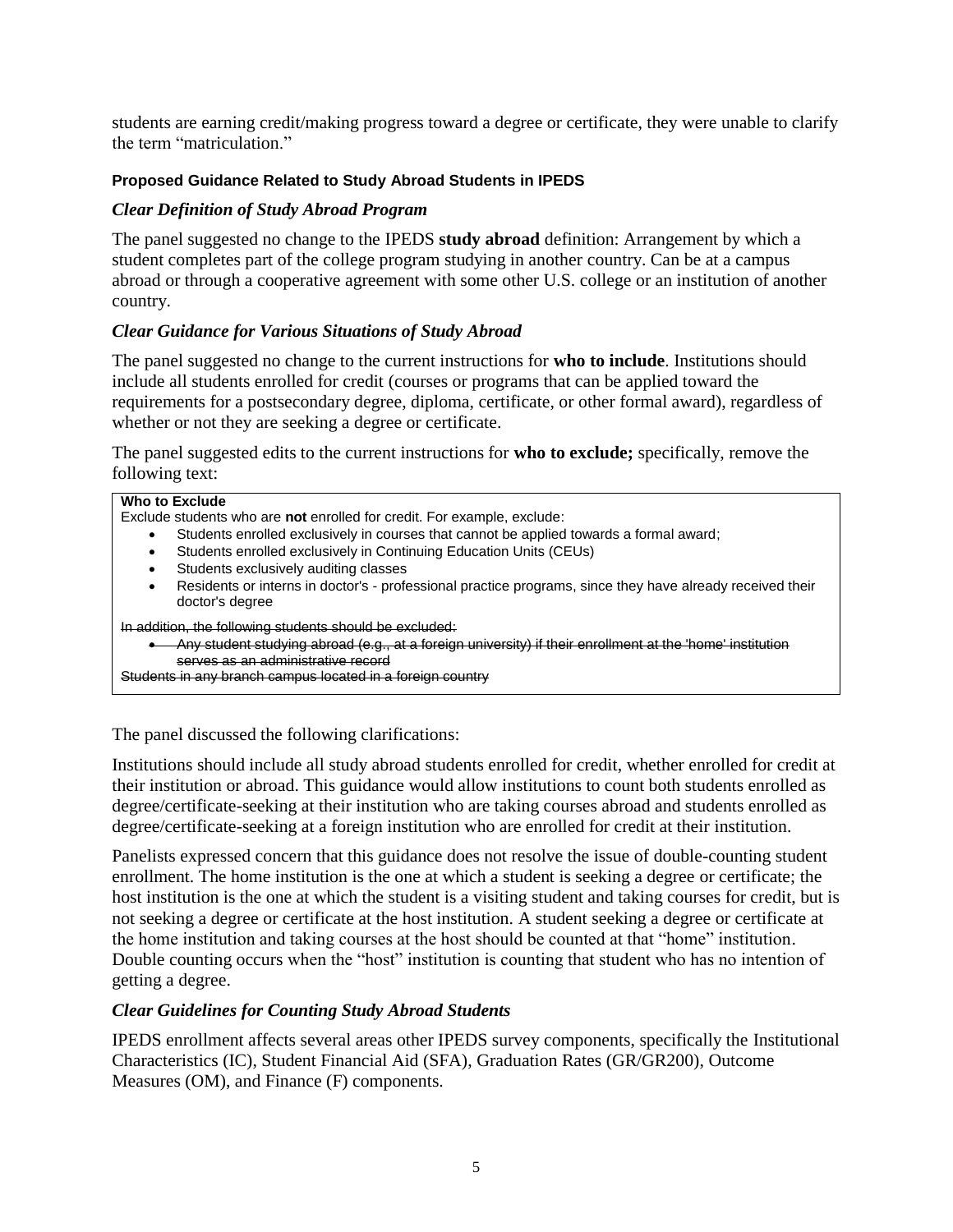The panel clarified that the home institution should report all students enrolled for credit who are degree/certificate-seeking students at the institution. The host institution should report visiting students (e.g., study abroad students or students who are degree/certificate -seeking at another institution) taking courses for credit as non-degree/non-certificate-seeking at the host institution. In effect, an IPEDS institution who serves as a home institution for its study abroad students and as a host institution for another institution's study abroad students would be able to count both populations.

#### **Discussion: Branch Campuses Outside the U.S.**

The current instructions are not clear for foreign branch campuses. IPEDS does not provide an IPEDS UnitID to foreign campuses and does not provide a definition of foreign branch campus. However, the U.S. Department of Education Federal Student Aid (FSA) office provides and tracks foreign branch campuses that have students who are Title IV federal student aid recipients. Although IPEDS and FSA data systems use the same term (i.e., branch campus) to refer to additional locations, different constructs result in the nonalignment of reporting units between IPEDS and FSA data systems.

Panelists noted that a defining characteristic of a branch campus is having a full program of study. Foreign branch campuses can have accrediting agency approval under the same accreditation umbrella as the home institution or can be independently accredited but share some version of name of the home university for branding purposes. While some institutions keep student records for students attending a foreign branch campus and can query their data systems to report the enrollment status of such students, some institutions store student records for students attending foreign branch campuses under a different registration construct that does not map to the U.S. main campus.

The panel agreed that degree/certificate-seeking students enrolled at the home institution and attending foreign branch campuses should be included in the home institution's IPEDS enrollment counts, provided that additional clarifications are made between students at the foreign branch campus. For example, IPEDS home institutions would include their study abroad students taking courses for credit at the foreign branch campus. However, locally-based students who are enrolled and taking courses for credit at the foreign branch campus would not be included.

#### **Discussion: International Students Studying Abroad at IPEDS Institutions**

Panelists were asked to consider whether international students enrolled at foreign institutions who are taking courses for credit through a study abroad program at an IPEDS institution should be counted in enrollment. Panelists discussed several options, such as counting U.S. study abroad students at a host institution and counting these international students. However, panelists raised concerns about over counting and losing the ability to conduct trend analyses across this change. IPEDS enrollment data serve multiple purposes for various stakeholders. For example, NCES issues the *Digest of Education Statistics*, a congressionally mandated report that provides information on the progress of education in the United States. IPEDS enrollment counts are used to calculate student populations for the *Digest* and for NCES sample surveys. Including both international students who are enrolled in U.S. courses for credit and U.S. students who study abroad at a host institution could result in inflated enrollment counts.

After clarifying the guidance for various situations of study abroad, the panel agreed that any student studying abroad at their institution - whether enrolled as degree-/certificate-seeking at their school and taking courses for credit abroad or enrolled as degree-/certificate-seeking at a foreign institution and taking courses for credit at their school - should be counted.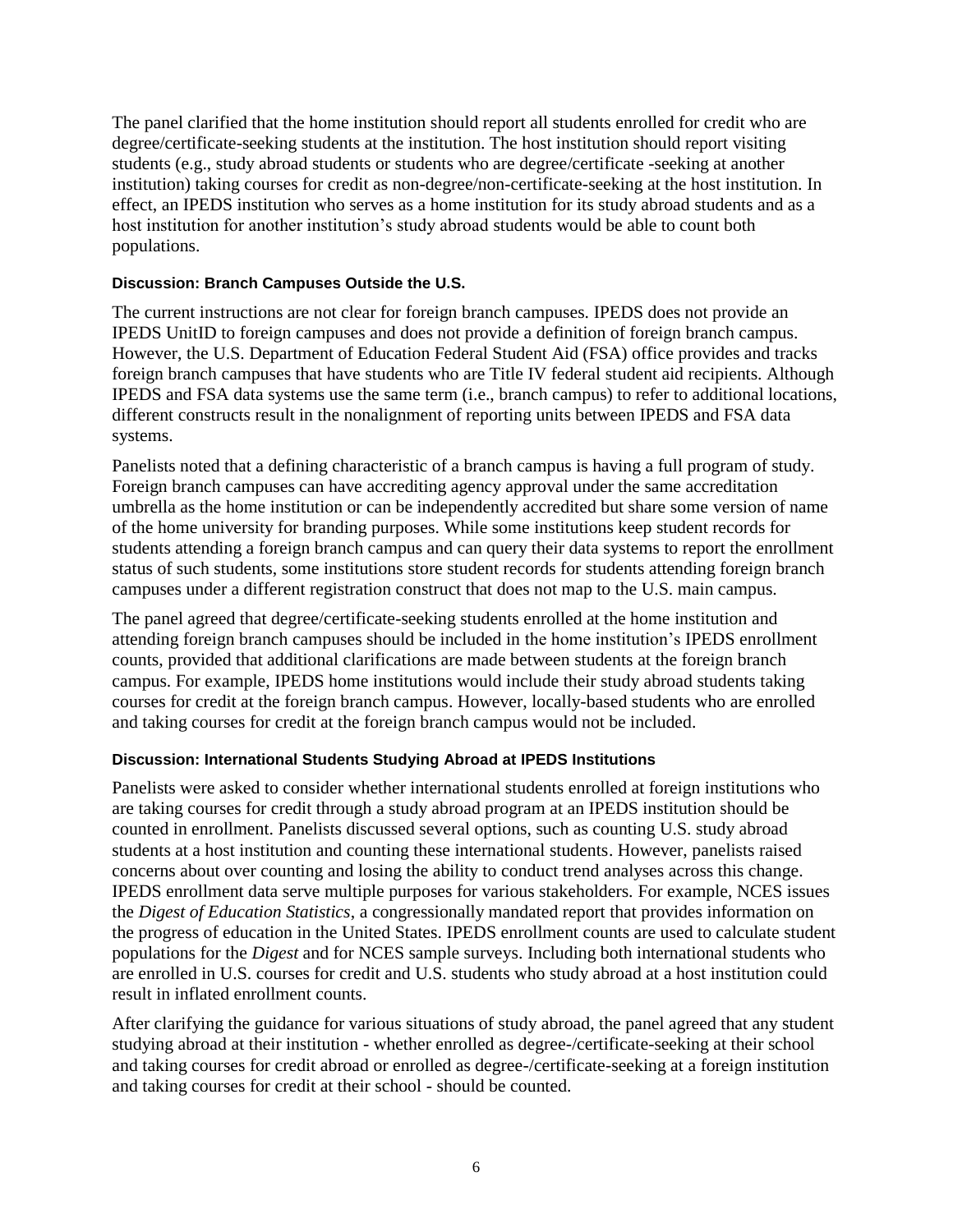#### **Discussion: Student-to-Faculty Ratio**

The student-to-faculty ratio is based on the calculation of FTE undergraduate students (using fall student headcounts) divided by FTE instructional staff. A worksheet is available to help institutions determine their ratio, but the worksheet is not mandatory and data inputs are not retained. The logic used for this calculation is similar to item I-2 from the Common Data Set data collection. However, the Common Data Set definitions are more restrictive than the IPEDS guidelines.

The ratio can vary for an institution when changes are introduced to the way in which the numerator and/or the denominator of the ratio is defined. Specifically, changes to the guidance on reporting study abroad students in enrollment counts can affect the undergraduate student counts and the calculated student-to-faculty ratio if the FTE student counts are not similarly adjusted (assuming the study abroad students are not being taught by faculty from the institution).

The student-to-faculty worksheet includes allowable exclusions that are intended to make the student-to-faculty ratio more accurate without overburdening institutions. For example, institutions that have large amounts of non-credit activity can exclude non-credit instructors to better align the student data with the instructional staff data being used in the ratio. The panel was asked to consider additional exclusions for study abroad students who are instructed by non-institutional faculty. However, given that the Common Data Set student-to-faculty ratios are highlighted in a variety of publications, panelists raised concern with introducing changes to the IPEDS worksheet that would be inconsistent with the Common Data Set calculation.

The current instructions do not explicitly indicate to exclude study abroad students from the counts of fall FTE. The panel noted that if institutions could count both their degree/certificate-seeking study abroad students taking courses at a foreign institution and the foreign institution's students taking courses at their institutions, then the panelists agreed that study abroad students should remain part of the counts for FTE and suggested that no additional instructions be provided.

Additionally, several panelists questioned whether it would be possible or appropriate to use the calculation of FTE students using 12-month instructional activity (instead of the FTE using fall headcounts). They were informed that this is not possible. While the E12 component reflects the cumulative enrollment count over a full 12-month period, the Human Resources survey component provides a snapshot of the institution's human resources at a specific point in the fall that aligns with the fall student headcounts.

#### **Discussion: Non-Credits/Zero Credits**

The purpose of the EF component is to collect enrollment data on all students enrolled for credit in courses/programs that could lead to awards ranging from postsecondary certificates of less than 1 year to doctoral degrees. Fall enrollment data are collected by level of student, attendance status, race/ethnicity, and gender. In addition, the EF component collects data on the institution's undergraduate entering class, first-time student retention rates, and the student-to-faculty ratio. In every even-numbered year, data on enrollment by nine selected fields of study are collected, as is residency of first-time degree/certificate-seeking undergraduate students. In every odd-numbered year, enrollment by student age is collected.

The purpose of the E12 component is to collect unduplicated student enrollment counts and instructional activity data in postsecondary institutions for an entire 12-month period. Data are collected by level of student and by race/ethnicity and gender. Instructional activity is collected as total credit and/or contact hours attempted at the undergraduate and graduate levels. Using the instructional activity data reported, FTE student enrollment at the undergraduate and graduate level is estimated.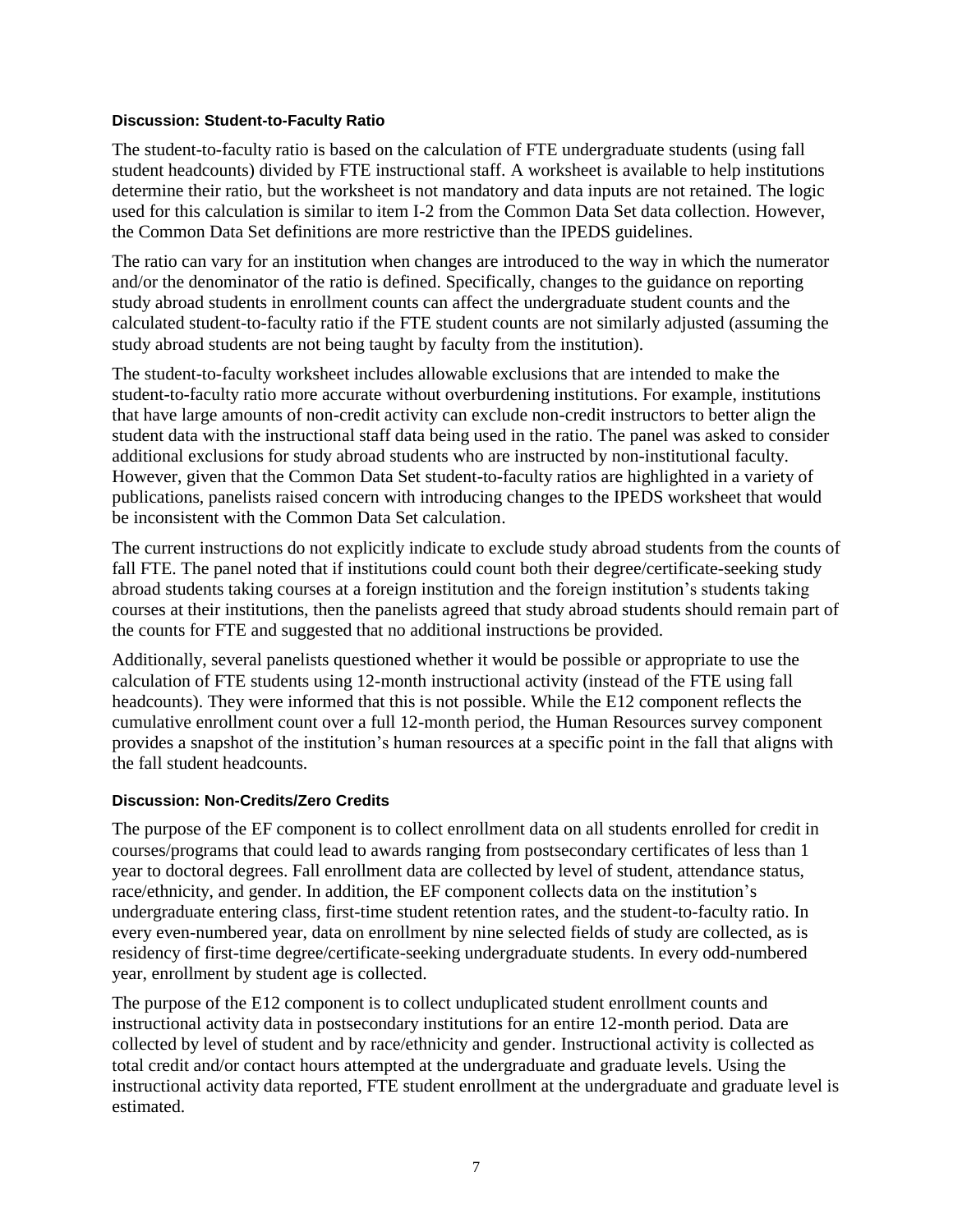Total U.S. education abroad enrollment includes study abroad for academic credit, full degree programs abroad, and non-credit work such as internships and volunteering. Although study abroad is not a requirement at most institutions, panelists noted that a small amount of institutions require students to take non-credit courses to complete their award. Non-credit courses that are required for an award include a variety of activities, such as internships that do not result in academic credit but count toward fulfillment of degree requirements. Depending on the degree requirements, non-credit activity can occur domestically or abroad.

Panelists raised concern about expanding the IPEDS data collection to include students enrolled for non-credit activity (both abroad and domestically). Tracking such students for IPEDS purposes would pose serious challenges to institutions and would add significant burden. Further, the panel noted that studying abroad would never be a requirement for an award. Panelists agreed that institutions should follow the current guidelines outlined in the purposes statements of the EF and E12 components and exclude all students who are not enrolled for credit.

#### **Discussion: Consortia**

Consortia are agreements between domestic or international institutions that allow students at a home institution to study at another institution (off-campus study) that participates in that agreement. There are two issues of concern regarding consortia: 1) consortia guidelines do not align with study abroad current guidelines albeit these two are similar in program structure, and 2) the issue of double counting students at multiple IPEDS institutions in the enrollment surveys.

Current and recently published consortia instructions do not align with current study abroad guidelines. Consortia guidance indicates that the institution where the student is taking classes is the institution that should be reporting the enrollment. For example, if a student is enrolled at Institution A (the home institution) but takes courses for credit at Institution B (the consortium member), the student should be reported by Institution B (the consortium member where student is attending). If a student is taking courses at both Institution A and Institution B, the student should be reported as enrolled at both institutions. The institution where the student is taking classes for credit should include the student in their unduplicated enrollment headcount and report the student's instructional activity. For example, if a student is enrolled at Institution A (the home school) and takes classes at both Institution A and Institution B (the consortium member), the student would appear in the enrollment headcounts of both institutions. Each institution should report the instructional activity that occurs at their institution. In cases where a different institution is processing the aid, there can be a disconnect between enrollment and aid, with one school (the consortium member where student is attending) reporting the enrollment and another (the home school) reporting the aid data. The panel agreed that these students should be reported in the same manner as study abroad students. That is, institutions should count any student enrolled for credit.

Concerns were raised whether this guidance would result in more double-counting of students in consortia. For example, if a student is enrolled at the home institution and taking courses at the host institution, the student is counted as an enrolled student at both institutions and included in IPEDS enrollment data for both institutions, which results in double-counting. However, if guidance for consortia does not align with those of study abroad, the panel expressed concern on whether students who study in off-campus programs at a U.S.-based institution are reported in a different manner in IPEDS from students studying abroad in other countries.

Several panelists commented that students enrolled in courses for credit who are seeking a degree, certificate, or other formal award should be reported as degree/certificate-seeking students by the institution at which they are seeking the degree or certificate. However, the panel did not reach a solution for limiting the double-counting.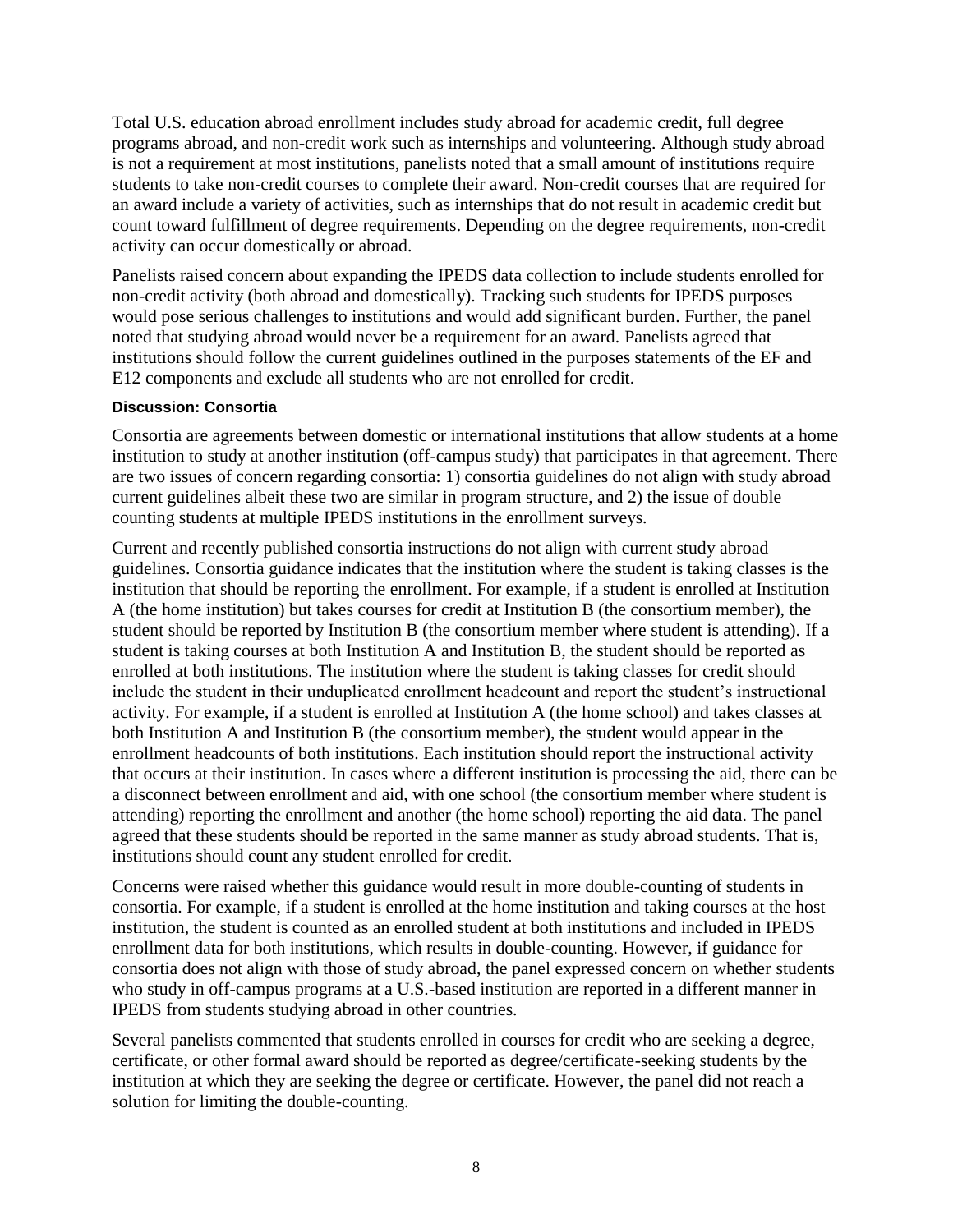#### **Discussion: Retention Rates**

IPEDS retention rates are a measure of the rate at which students persist in their educational program at an institution, expressed as a percentage. For 4-year institutions, this is the percentage of first-time bachelor's (or equivalent) degree-seeking undergraduates from the previous fall who are again enrolled in the current fall. For all other institutions, this is the percentage of first-time degree/certificate-seeking students from the previous fall who either reenrolled or successfully completed their program by the current fall. Students enrolled in study abroad programs in their *freshman* year affect the first-time cohorts (i.e., whether these students are included in the total enrollment denominator of the retention ratio). Students enrolled in study abroad programs in their *sophomore* year affect the number of retained students (i.e., the numerator of the retention ratio).

The primary issue with the current guidance for reporting study abroad and off-campus students is that students engaged in approved or sponsored programs may or may not be included, depending on the institution's practice and how it interprets the current guidance for reporting study abroad students in IPEDS. Panelists agreed that counting any degree/certificate-seeking student enrolled in study abroad programs at their institution would provide clear guidance to retention rate reporting. With the proposed guidance, students enrolled in institutionally operated study abroad programs, including those who previously may not have been reported because the institution did not provide the instructional resources (i.e., instructors, facilities), would be counted in both the numerator and denominator of retention rates calculations.

### **Discussion Item 2: Impact on Graduation Rates and Outcome Measures Cohorts**

Several IPEDS survey components are based on enrollment cohorts. The GR component collects data on the cohort of full-time, first-time degree/certificate-seeking undergraduate students and tracks their completion status at 150% of the normal time to complete all requirements of their program of study. The 200% Graduation Rate (GR200) survey component's primary purpose is to collect more extensive data to calculate graduation rates at 200% of normal time to complete for the cohort of fulltime, first-time bachelor's or equivalent degree-seeking students at 4-year institutions; and for all full-time, first-time degree/certificate-seeking undergraduate students at less-than-4-year institutions. The purpose of the forthcoming Outcome Measure (OM) survey component is track the award status of cohorts of entering students (i.e., first-time students and non-first-time entering students by attendance level) at degree-granting institutions. Student completion and enrollment status is collected 6 and 8 years after they entered an institution. A fall cohort is used by institutions with standard academic terms (semester, trimester, quarter, 4-1-4). A full year cohort (September 1 to August 31) is used by institutions offering primarily occupational/vocational programs and operating on a continuous basis.

Cohort guidance across the surveys dictates that once a student is in the cohort, the student remains in the cohort, even if the student's status changes to part-time or the student drops out or transfers out of the institution. However, adjustments can be made to the cohort for allowable exclusions, which include the death of a student, permanent disability, military deployment, or service on an official church mission or with a foreign aid service of the federal government. The current instructions for reporting the GR/GR200 components (and the forthcoming OM component) state to exclude study abroad students, if their enrollment is an administrative record, and any student studying in a branch campus in a foreign country. However, students who are enrolled in off-campus centers are eligible for inclusion.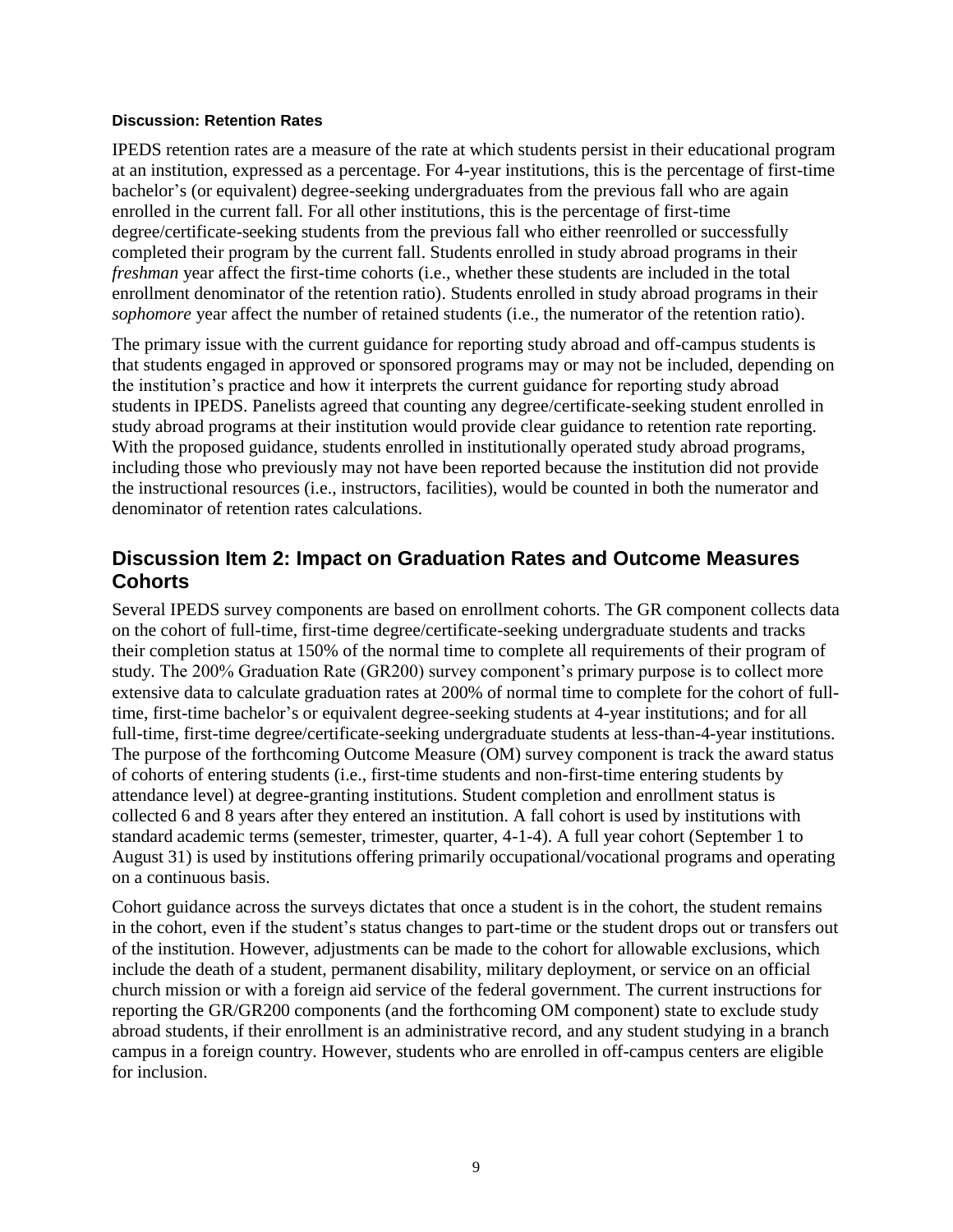With the panel's proposed guidance to include any study abroad student (i.e., degree/certificateseeking students enrolled at the home institution who are taking courses abroad and students from foreign institutions who are enrolled for credit at the institution), the panel agreed that full-time, firsttime (first-year) degree/certificate-seeking study abroad students should be included in the home institution's GR/GR200 and OM cohorts as these students would likely return to their home institutions the following year. Since these students are included as non-degree/certificate-seeking students at the host institution, they should not be included in the host institution's GR/GR200 and OM cohorts.

The panel suggested editing the instructions for the GR/GR200 and OM components as follows:

### **GR/GR200 and OM Cohort Exclusions**

- o Remove the following text about exclusions:
	- Studying abroad (e.g., at a foreign university) if their enrollment at the institution is only an administrative record and the fee is nominal.
	- Enrolled in any branch campus located in a foreign country.

A panelist pointed out that adding an exclusion for study abroad students would be a stark contrast to the other allowable exclusions, which include the death of a student, permanent disability, military deployment, or service on an official church mission or with a foreign aid service of the federal government.

# **Discussion Item 3: Impact on Charges and Aided Students (Institutional Characteristics and Student Financial Aid)**

Each year, two IPEDS survey components collect full-time, first-time data on cost of attendance: the Institutional Characteristics (IC) component and the Student Financial Aid (SFA) component. The primary purpose of the IC component is to collect basic institutional information including mission, student services, and athletic association. The IC component also collects student charges data including tuition for different levels and cost data for full-time, first-time students either for programs or for an academic year. This includes tuition and fee data as well as information on the estimated student budgets for students based on living situation (on-campus or off-campus). The cost numbers are also used in the SFA survey during the winter collection to calculate net price of attendance.

The FSA Student Handbook offers guidance on awarding Title IV student financial aid to study abroad students. If a study abroad program has higher costs than the home school, those should be reflected in the student's cost of attendance. This may result in the student's being eligible for additional FSA funds.

The current cost of attendance (COA) budget represents a typical threshold entry price for average full-time, first-time students. Currently, there are no instructions about study abroad students for the IC and SFA components. Thus, all aided full-time, first-time aided students should be reported.

Given that most students do not study abroad during their first year, a possible consequence of including study abroad costs in the average COA is to skew pricing data for the majority of full-time, first-time students. According to panelists, study abroad coursework is voluntary and is not typically included as part of a student's degree requirements. Moreover, study abroad programs can range in length from a few weeks to an entire academic year, and the associated costs can vary considerably. As a result, panelists considered eliminating study abroad costs from the COA budget due to concerns of potential misrepresentation of the averages. However, panelists noted that some institutions advertise study abroad programs as an incentive, and so omitting the pricing data may be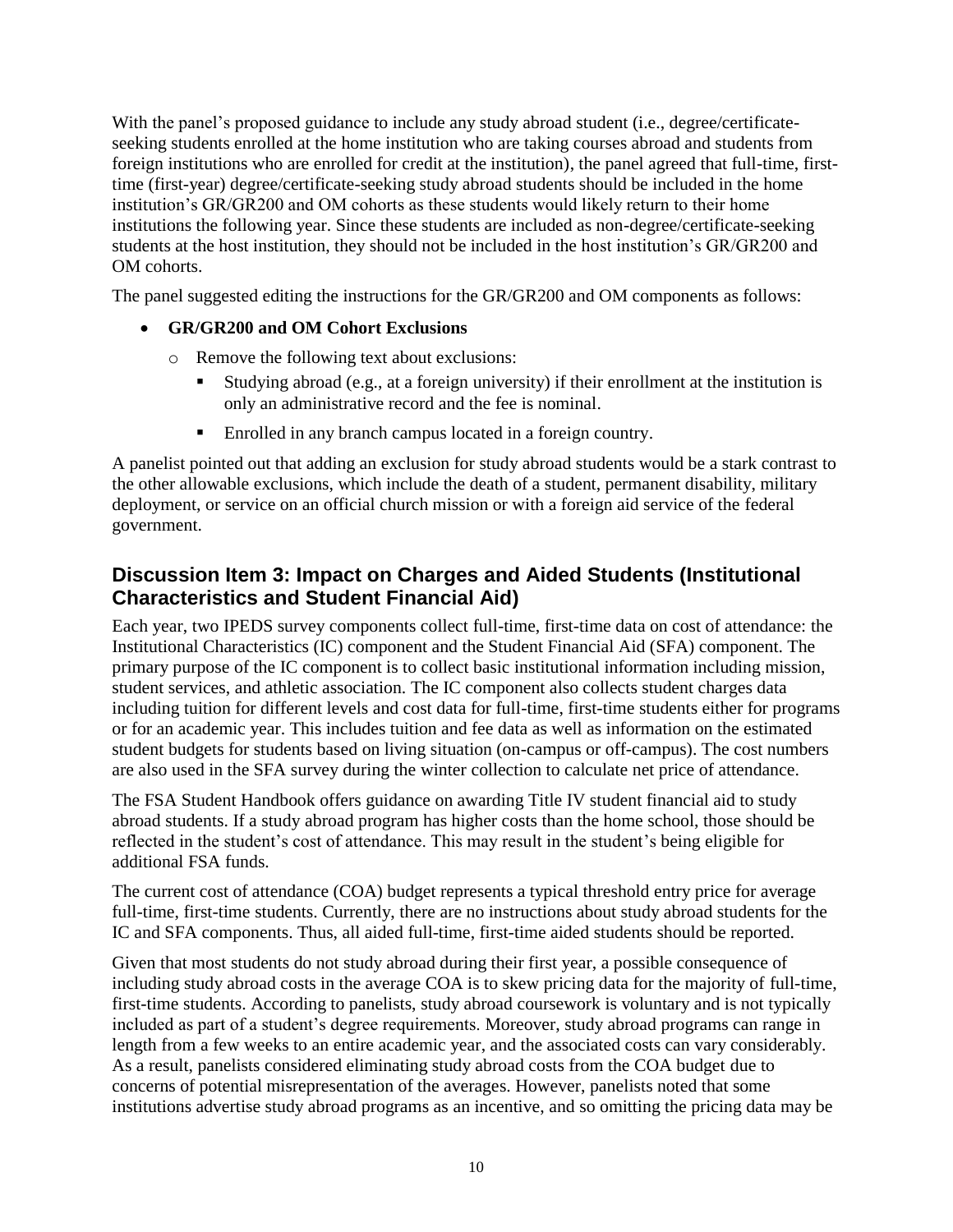misleading to consumers, particularly first-generation college students who may have an interest in studying abroad.

The purpose of COA data is to provide consumers (i.e., parents and students) with comparable estimates of how much it will cost for students to attend an institution for a year. The published COA is the "sticker price" of an institution. Although many students do not pay full published tuition rates for college attendance, panelists were concerned that using a weighted average to calculate cost of attendance for the institution as a whole would overestimate the costs to attend an institution. This is an issue of particular concern at 4-year private nonprofit institutions. As an alternative to including optional study abroad program costs in an institution's average costs, panelists suggested collecting a URL for tuition policies specifically related to study abroad programs.

As a larger issue, several panelists pointed out that students' actual COA can be significantly different from the published COA, based on the program in which they enroll (e.g., engineering versus humanities). When it comes to reporting data in the SFA component, institutions are required to report financial aid data for all full-time, first-time students, which raises concerns that differential tuition, as well as study abroad, can have a substantial effect on the calculated net price. However, others argued that allowing institutions to exclude nonrepresentative program costs from the published COA introduces additional subjectivity into pricing data that are already prone to variation. The panel suggested that further study may be helpful to better understand the current methods institutions use to calculate average COA, to assess whether the average COA data are representative of institutions' pricing, and to consider how a baseline method for calculating averages costs would impact institutions, particularly with respect to net price calculations as defined in current legislation.

## **Discussion Item 4: Impact on Finance Categories**

E12 FTE is used in conjunction with reported revenues and expenses from Finance. For example, finance data per FTE appears in the Data Center Institutional Profile, Data Center Derived Variables (e.g., instruction expense per FTE), and Data Feedback Reports and is used to determine Title III and Title V eligibility. Title III and Title V are grants to minority-serving institutions. Eligibility is determined by whether an institution has a Pell Grant percentage higher than the median for its peer group or core expenses per FTE lower than the average for its peer group. Additionally, media and policy makers use financial data per FTE when discussing instructional costs per student.

Most of the data collected in the IPEDS Finance component align with information reported on institutions' audited financial statements. However, the Scholarships and Fellowships section of the IPEDS Finance component is not based on financial statements and collects information about the amount of resources received that are used for scholarships and fellowships. Scholarships and fellowships include grants-in-aid, trainee stipends, tuition and fee waivers, and prizes to students by the institution, including Pell grants. Funding can come from federal, state, local, or institutional sources. Panelists discussed the following scenarios:

- If aid awarded to study abroad students *is not included* in the Scholarships and Fellowships section of the IPEDS Finance component, separating out the aid for study abroad students would require additional burden on the institution.
- If aid awarded to study abroad students *is included* in the Scholarships and Fellowships section of the IPEDS Finance component but study abroad students *are not included* in the institution's enrollment counts, this would increase the disparity between the IPEDS Finance data and IPEDS enrollment data.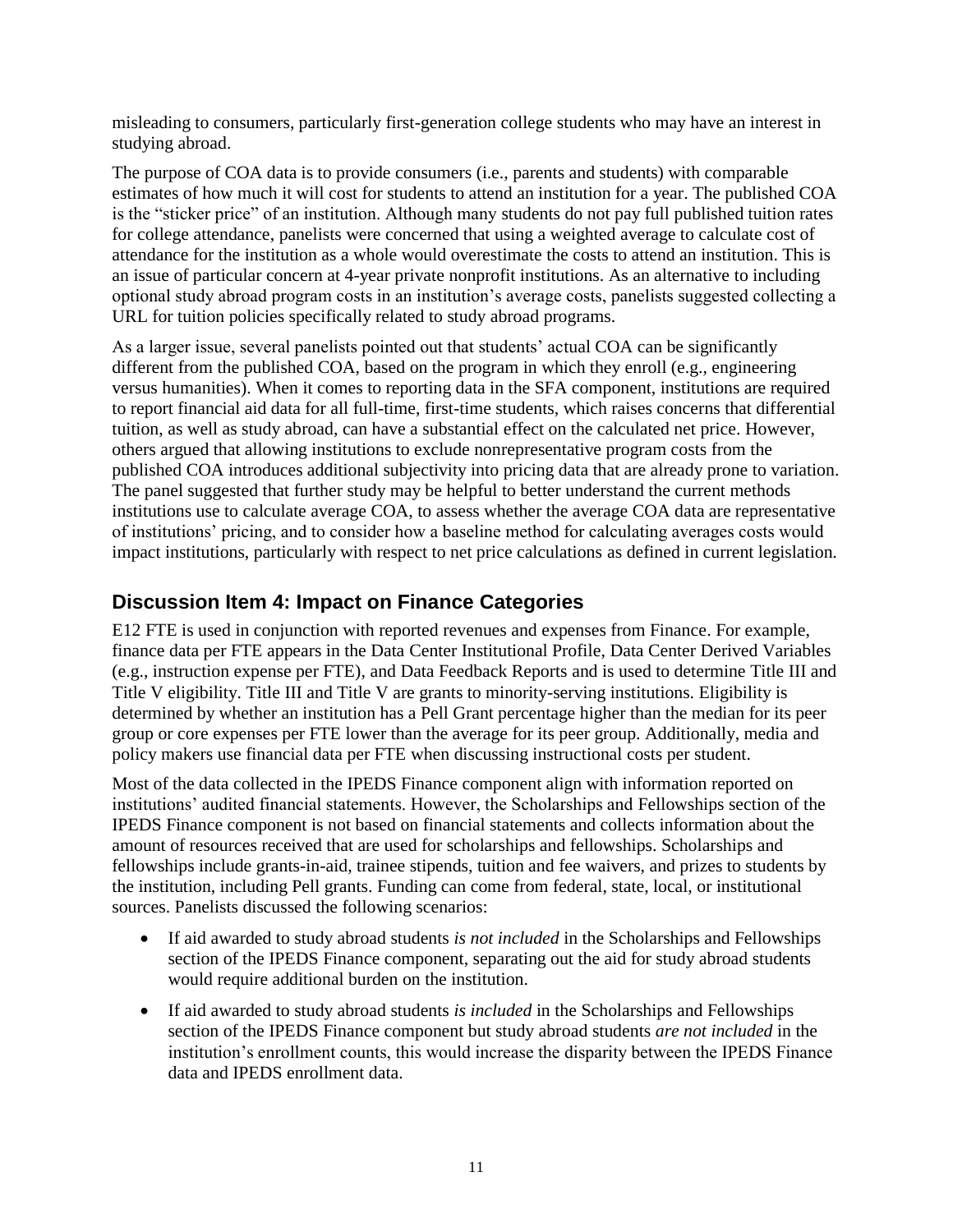If aid awarded to study abroad students *is included* in the Scholarships and Fellowships section of the IPEDS Finance component and study abroad students who are not enrolled at the institution but are taking courses for credit *are included* in the institution's enrollment counts, the institution's student FTE enrollment will increase, but the resulting aid per FTE measures will look lower (or different) based on the inclusion of more FTEs in the denominator.

Under the proposed guidance, institutions are instructed to count students who are not enrolled at the institution but are taking courses for credit. Several panelists pointed out that the resulting per FTE measures will be more accurate because the institution provides instruction to the students, but does not process or award the aid for students who are not enrolled.

Panelists discussed several different approaches for aligning IPEDS Finance data for study abroad students and their enrollment, such as counting the amount of aid that flows through the institution or tracking how the home institution bills for students enrolled in an approved or affiliated program. The panel agreed that counting the Scholarships/Fellowships processed by the institution would result in the most clear and consistent measure.

## **Summary of Proposed Guidelines for Reporting Study Abroad**

Table 1 summarizes the proposed guidelines for counting study abroad students for each of the affected survey components.

| Table 1. Reporting study abroad students, by home or host institution and IPEDS survey |  |
|----------------------------------------------------------------------------------------|--|
| component                                                                              |  |

| <b>IPEDS survey component</b>                        | <b>Home institution</b>                                                         | <b>Host institution</b>                                                         |
|------------------------------------------------------|---------------------------------------------------------------------------------|---------------------------------------------------------------------------------|
| <b>Fall Enrollment</b>                               | Include as degree/certificate-<br>seeking; include in retention                 | Include as non-degree/non-<br>certificate-seeking; exclude from<br>retention    |
| 12-month Enrollment                                  | Include                                                                         | Include                                                                         |
| Graduation Rates and 200%<br><b>Graduation Rates</b> | Include                                                                         | Exclude                                                                         |
| <b>Outcome Measures</b>                              | Include                                                                         | Exclude                                                                         |
| Institutional Characteristics                        | Exclude cost of attendance                                                      | Exclude cost of attendance                                                      |
| <b>Student Financial Aid</b>                         | Exclude cost of attendance                                                      | Exclude cost of attendance                                                      |
| Finance                                              | Include in FTE and scholarships/<br>fellowships processed by the<br>institution | Include in FTE and scholarships/<br>fellowships processed by the<br>institution |

Definitions:

Home institution—student is seeking a degree or certificate at that institution.

Host institution—student is visiting and taking courses for credit, but not seeking a degree or certificate at the host institution

Panelists suggested that NCES consider including this table in the instructions to provide illustrative examples of how to count any student enrolled for credit.

### **Next Steps and Reporting Implications**

Once the TRP summary comment period has closed, RTI will review the comments and outline recommendations for NCES based on the outcome of the TRP meeting and subsequent public comment period. NCES will review the recommendations to determine next steps and any reporting